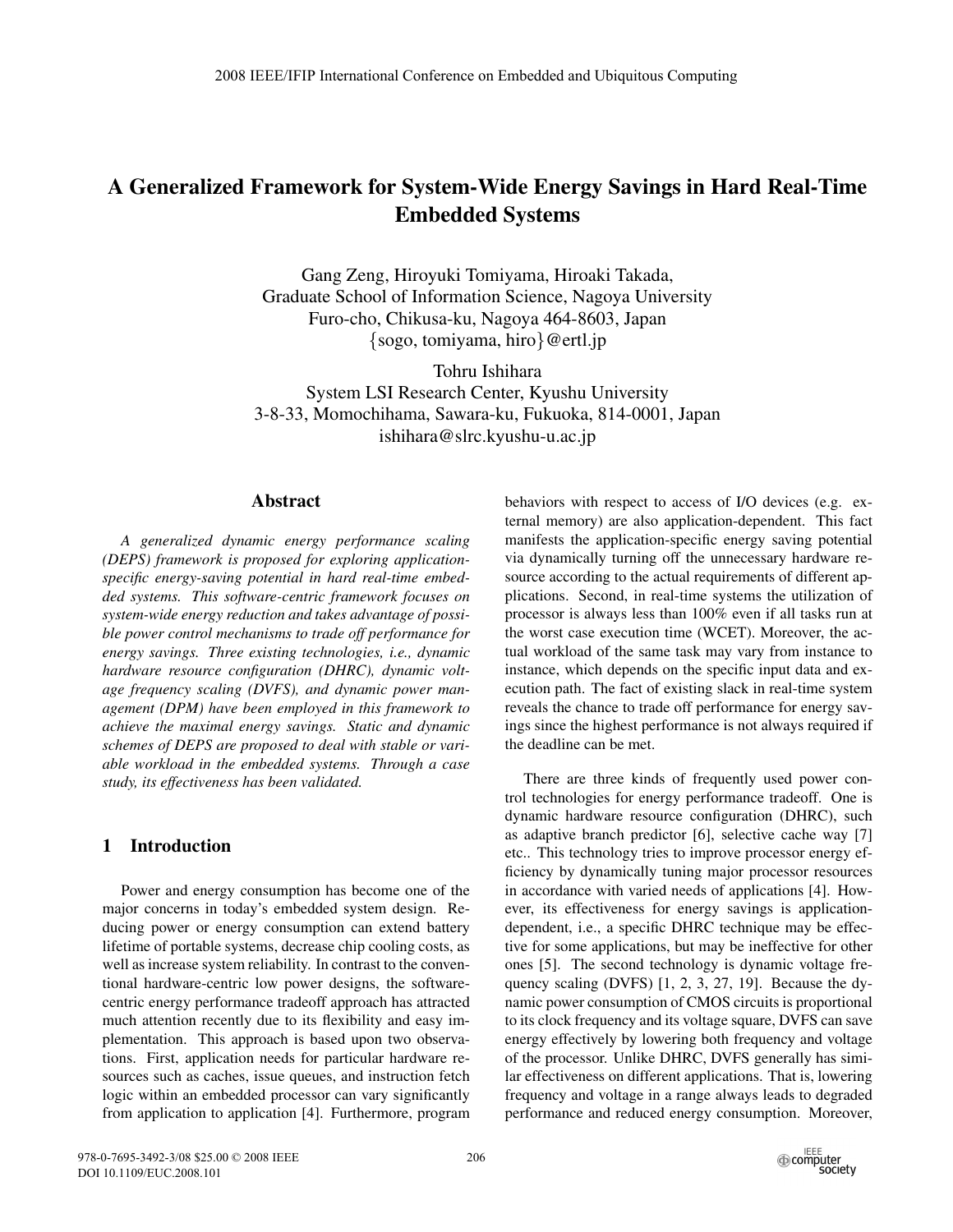the variation of execution time and energy consumption after DVFS can be estimated by simple calculations. The third one is dynamic power management (DPM) which is generally employed to reduce the energy consumption of processor or device in idle state by transferring them to a low power mode. However, the transition from low power mode to the normal mode consumes additional time and energy. The challenge of DPM is to balance the energy savings and performance degradation by determining when the processor or device should be transferred to the low power mode, and what low power mode should be entered [24].

It is desirable to save more energy by combining the above technologies. Unfortunately, it is not a trivial problem, especially for the hard real-time systems. The reasons are as follows. (1) While the energy consumption and execution time can be estimated by calculation after DVFS, they cannot be done so after reconfiguration of hardware. Thus to guarantee deadline for DEPS application, the only way to obtain the energy time relation under a hardware configuration is physical or simulation measurement (hereinafter measurement for short). (2) Combining them may result in so many possible configurations that the total measurement and computation time is unaffordable. (3) Consider the fact that the efficiency of DHRC is applicationdependent, thus a framework should have the capability to accommodate different hardware configuration mechanisms for various applications.

It has been known recently that the energy savings in processor does not necessarily lead to energy savings in whole system including external devices [25, 26]. Therefore, it is necessary to consider the energy savings of whole system but not the processor alone. In this work, we propose a generalized framework, called dynamic energy performance scaling (DEPS), to achieve system-wide energy savings in hard real-time systems by combining three existing power control technologies. The main contributions of this work are as follows. (1) Propose static and dynamic schemes of DEPS corresponding to stable or variable workload to reduce the total energy consumption of processor and external devices. (2) Propose an algorithm to reduce both measurement and computation time by selecting the effective DEPS configurations. (3) Construct a generalized simulation environment to evaluate the DEPS framework, and demonstrate its effectiveness via a case study.

The rest of the paper is organized as follows. Sec. 2 introduces the related work. Sec. 3 presents the proposed DEPS framework. Sec. 4 gives a case study and simulation results. Finally, Sec. 5 summarizes the paper.

## **2 Related work**

Energy saving technologies using DVFS, DHRC and DPM have been extensively studied so far. Although these technologies are effective for energy savings, there are few



**Figure 1. DEPS framework**

papers considering the combination of them. Huang et al. first proposed the combination of DVFS and DHRC for energy and temperature management in which an online interval-based algorithm was presented for selecting the most energy-saving configuration subject to a given slowdown factor [9]. While their work is targeted at single-task application with the given slowdown factor, our approach is aimed at multi-task hard real-time application with given period and deadline. Fan et al. proposed the combination of DVFS and DPM for system-wide energy savings in which the DPM was employed to reduce the standby energy of external memory [25]. Nacul and Givargis proposed the combination of DVFS and cache reconfiguration for low power [10]. Unlike our off-line optimal global exploration algorithm for all tasks, [10] used an on-line algorithm for selecting the Pareto-optimal configuration that best fill the slack for the next task to be executed. Recently, Zeng et al. first proposed the combination of DVFS and DHRC for the fixed-priority real-time systems [11]. However, previous approach primarily focused on the processor energy reduction, and only dealt with the stable workload, which is different from this approach targeting at the system-wide energy reduction and dealing with both the stable and variable workload. Moreover, the paper did not discuss how to reduce the measurement and computation time, which makes it unrealistic for large task set.

#### **3 DEPS framework**

The entire DEPS framework includes three layers, i.e., power controllable hardware, power-aware software, and power analysis tools. Figure 1 shows the framework and interactions between the three layers. As software-centric approach, the DEPS engine is implemented in the scheduler of OS. The power analysis tools are employed to analyze and extract the power relative information. The power mea-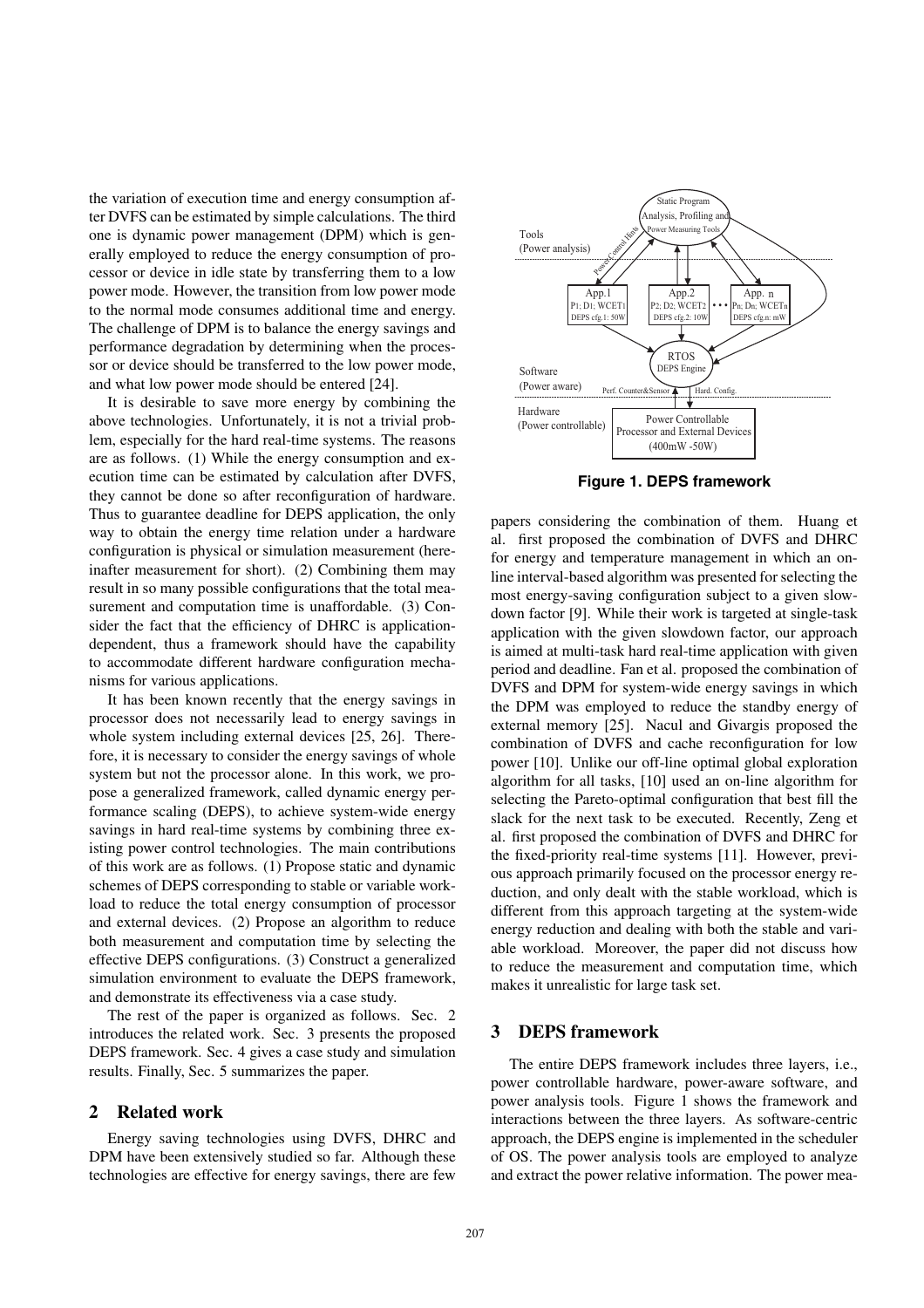

**Figure 2. Target system**

surement tool is utilized to obtain the energy time relations under each selected configuration.

#### **3.1 System model**

This work focuses on the embedded systems and assumes a DHRC and DVFS enabled embedded processor. Since our objective is to achieve system-wide energy savings, the main memory, a representative of external device, is included into our framework as shown in Fig.2. The energy model of external memory and DPM for the reduction of memory energy are given in Sec. 4.1 in detail. Note that other devices with DPM capability can also be incorporated into the model.

We consider hard real-time applications including a set of independent *n* periodic real-time tasks, represented as  $\Gamma = {\tau_1, \tau_2, ..., \tau_n}$ . Each task  $\tau_i$  has a period  $P_i$  and relative deadline  $D_i$  that is equal to  $P_i$ . A task  $\tau_i$  has  $m_i$ effective DEPS configurations *Ci*1*, Ci*2*, ..., Cim<sup>i</sup>* consisting of DHRC configuration, DVFS parameters, and DPM policies. Each DEPS configuration  $C_{ij}$  is associated with a specific energy time relation, which can be represented by a pair of values  $(T_{ij}, E_{ij})$  where  $T_{ij}$  is the worst-case execution time under the  $C_{ij}$  configuration, and  $E_{ij}$  is the energy consumption of processor and external device during *Tij* .

## **3.2 Problem formulation for static scheme**

We assume that the overhead for task switching and DEPS reconfiguration is negligible for simplicity, and the energy time relations of the effective DEPS configurations have been obtained in advance. We denote *hyperperiod* =  $LCM(P_1, P_2, ..., P_n)$ , i.e., the least common multiple of all task periods. Then, the energy optimization problem is to determine the optimal DEPS configuration for each task such that the total energy consumption over a hyperperiod is minimized and all deadline constraints are met. We extend the formulation defined in [11] to include both fixed-priority and dynamic priority scheduling as follows:

Minimize energy:

$$
\sum_{i=1}^{n} \sum_{j=1}^{m_i} \frac{hyperperiod}{P_i} (E_{ij} - T_{ij}W_{idle}) x_{ij}
$$
 (1)

subject to

$$
\sum_{i=1}^{n} \sum_{j=1}^{m_i} \frac{T_{ij}}{P_i} x_{ij} \le n(2^{\frac{1}{n}} - 1)
$$
 (2)

or

$$
\sum_{i=1}^{n} \sum_{j=1}^{m_i} \frac{T_{ij}}{P_i} x_{ij} \le 1
$$
 (3)

where

$$
\sum_{j=1}^{m_i} x_{ij} = 1, \ i = 1, 2, ..., n, \ x_{ij} \in \{0, 1\}, \ \forall i, j \tag{4}
$$

In the above equation (1), the *Widle* denotes the idle power of processor and device. The equations (2) and (3) represent utilization-based schedulability test for rate monotonic (RM) and EDF scheduling, respectively [13]. Equation (4) indicates that for one task, only one DEPS configuration can be selected where  $x_{ij} = 1$  denotes that the configuration  $C_{ij}$  has been selected for task  $\tau_i$ , otherwise  $x_{ii} = 0$ .

It is clear that the problem for selecting the optimal DEPS configuration is a typically multiple choice 0/1 knapsack problem, which is a NP-hard problem [12]. While there is no polynomial-time exact method for this problem, we can use common methods for solving any reasonable size by off-line computation. In the following case study, we use LPSolve tool [20], a free mixed integer linear programming solver, to solve this energy optimization problem. Although we do not consider the configuration overhead in the above formulation for simplicity, they can be included as discussed in [11].

#### **3.3 Algorithm for selecting effective DEPS configurations**

Consider a DEPS framework with *L* voltage levels, *Q* DPM policies, as well as *K* kinds of DHRC (each DHRC has  $F_i$ ( $j = 1 \sim K$ ) configurations), we thus need to perform  $L \times Q \times F_1 \times F_2 \times \ldots \times F_K$  times measurements to obtain all possible energy time relations for one task. Furthermore, the same number of variables will be employed for one task in the optimization computation. Fortunately, not all configurations are energy efficient. That is, only the DEPS configurations those have less energy consumption than any other configurations with same or shorter execution time are effective for energy and performance tradeoff. Therefore, we can reduce both measurement and computation time by only selecting effective DEPS configurations. As discussed in Sec. 1, since DVFS is effective for any applications, we retain all DVFS parameters directly. Then, to find the effective configurations in one kind of DHRC, we assume that different DVFS parameters or DPM policies do not affect the selection of effective DHRC parameters, which has been confirmed in our case study and also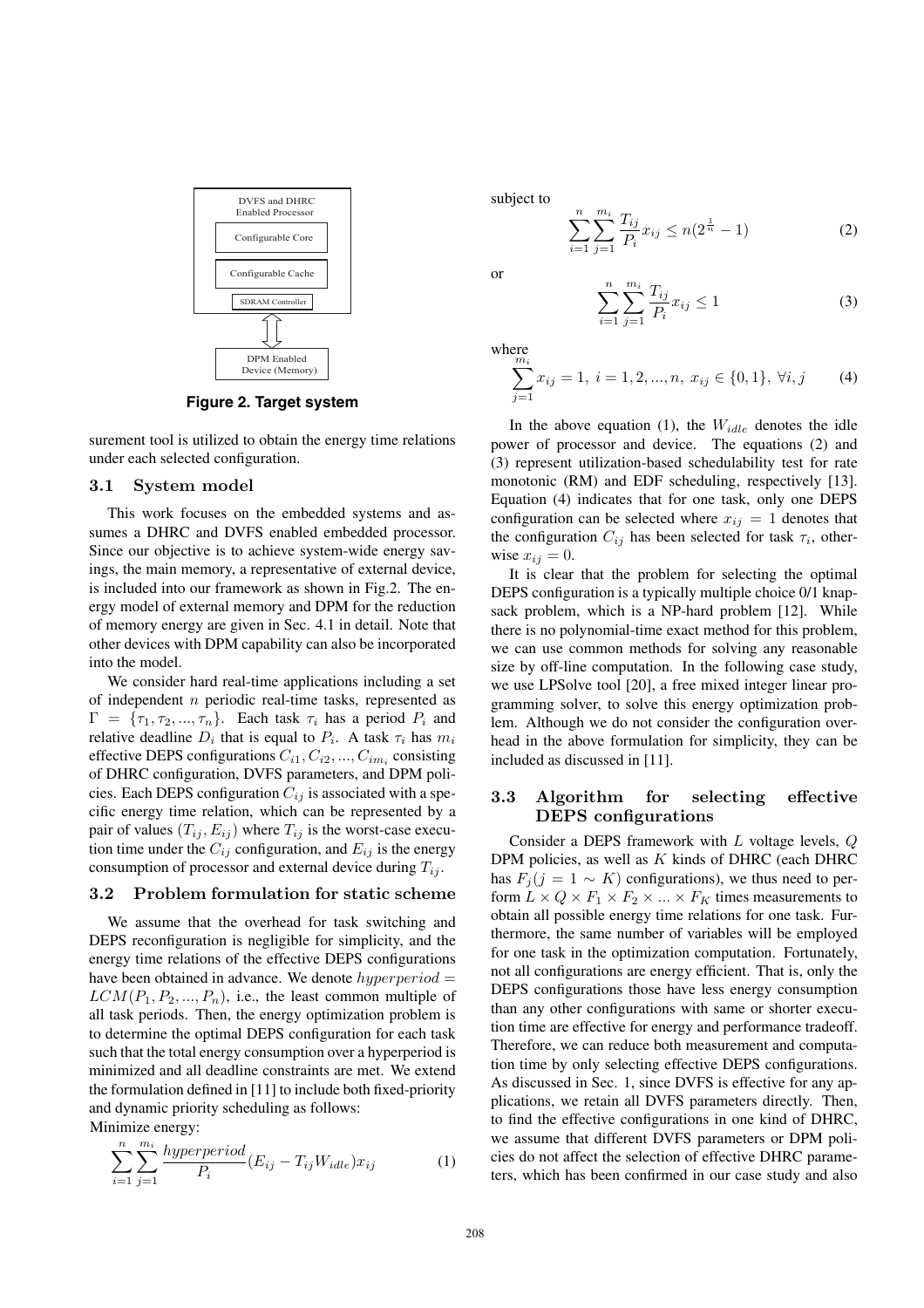was suggested in [5]. For example, the appropriate instruction cache size is dependent on the characteristics of program but not voltage/frequency of the processor. Therefore, the measurements can be performed separately, each time for one kind of DHRC or DPM policy and with fixed the other parameters, thus only  $Q + F_1 + F_2 + ... + F_K$ times measurements are needed to find all effective configurations and policy in DHRC and DPM. After that, if each DHRC has  $H_j$ ( $j = 1 \sim K$ ) effective configurations where  $H_i \leq F_i$ , and only one DPM policy is effective, then the total  $L \times (H_1 + H_2 + \ldots + H_K)$  times measurement are required under different DVFS parameters for each task in the optimization computation.

In the above procedure, we use the following algorithm to find the effective DHRC parameter in one kind of DHRC. First, we conduct  $F_j$  measurements to obtain all possible energy time relations in one kind of DHRC. Second, sort the configurations in increasing execution time order. Third, check the configurations from the first one to the last one, and configurations that have less energy consumption than any previous configurations are selected as the effective configurations. The above algorithm can also be used for the selection of effective DPM policies. Note that we can further reduce measurement and computation time at the cost of more energy consumption over the optimal one by only selecting the most effective DEPS configurations and ignoring other ones. The energy efficiency of each effective configuration can be evaluated as reduced energy */* increased execution time, which is compared with the configuration with the shortest execution time.

#### **3.4 Implementation of static scheme**

The implementation procedure of static DEPS mainly includes the following steps:

- 1. Select effective DEPS configurations for each task as the algorithm given in Sec. 3.3.
- 2. Obtain energy time relations associated with each effective DEPS configurations by measurement.
- 3. Solve the energy optimization problem using the formulation described in Sec. 3.2 to obtain the optimal DEPS configuration for each task.
- 4. Store the optimal DEPS configurations and the associated configuration parameters into a static configuration table.
- 5. For each context switch or dispatch of task, the OS scheduler sets the optimal DEPS configuration for the next task to run according to the static configuration table when the current DEPS configuration is not the expected one.

#### **3.5 Dynamic scheme**

As described earlier, the static scheme is suitable for stable WCET workload. However, embedded systems often exhibit fluctuation of workload in practice due to data dependence of program behaviors. In the case of early completion of task, dynamic slack can be employed to further save energy. To this end, we propose a dynamic scheme of DEPS for additional energy savings by reclaiming runtime slack. Some dynamic DVFS algorithms have been proposed in literature to reclaim dynamic slack [1, 2, 3, 21]; they however cannot be directly applied to DEPS due to the difference between them. The key difference is that while most existing DVFS algorithms assume constant number of cycles for each task even if voltage and frequency have been changed during the execution of task, this assumption is no longer held for DEPS. It is evident that when DEPS configuration is changed such as cache size, branch prediction etc., the number of cycles required for task execution is also changed. As a result, the left execution time of task will become unpredictable if its DEPS configuration is changed during execution, and ignoring this fact may lead to miss of deadline. For this reason, DEPS configurations are merely allowed to change at the first dispatch time after release of the task in our dynamic scheme. In other words, even if the preempted task gets the slack from the early completion of higher priority task, it cannot change its DEPS configuration for the remaining execution time.

Some definitions and notations used in the algorithm are given as follows:

- *NTA*<sup>*i*</sup>: the earliest arrival time of next task from current dispatch time of task *τ<sup>i</sup>* .
- $AET_i$ : the actual execution time of task  $\tau_i$  measured by OS.
- *•* Usable slack: the slack time can be used by next task. It is equal to the total slack minus the CPU idle time.
- $EET_i$ : the effective execution time for task  $\tau_i$  running without miss of deadline.

As an example, Fig.3 shows the relative time relation of the notations. The complete algorithm for dynamic DEPS is presented in Fig.4. In brief, the dynamic scheme includes two steps, i.e., off-line static optimization algorithm and on-line dynamic slack reclaiming algorithm. The on-line algorithm can be further divided into two processes, i.e., slack detection process and DEPS configuration updating process. The basic rules of the algorithm are described as follows. (1) The default configuration is obtained by using static DEPS scheme in which the schedulability is guaranteed even for the WCET. (2) When a task is released, it is assumed that at least the WCET of the default configuration is required to execute. (3) Only the slack generated by high priority task can be used by low priority task. (4) If only one task exists in the ready queue, the NTA time can be used for this task. As proved in [3, 21], these rules can guarantee the schedulability of the dynamic scheme.

To illustrate how to update the DEPS configuration using the detected slack, we utilize the configuration table of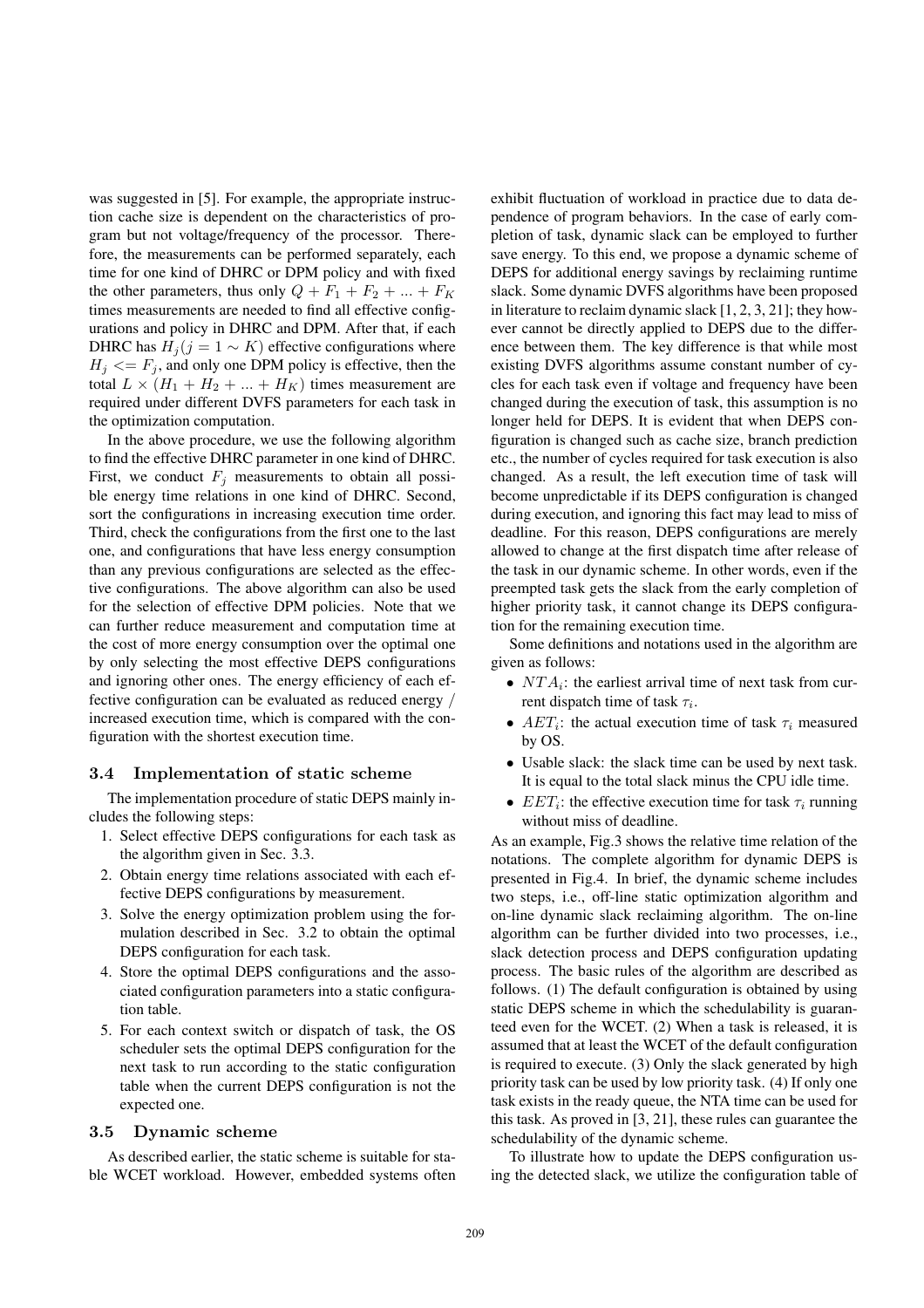

#### **Figure 3. Relative time relations of notations.**

Dynamic scheme of DEPS

 $\square$  STEP 1: static (off-line) optimization algorithm

- $\blacksquare$  off-line implementation to obtain the static optimal DEPS configurations which are used as the default configurations
- $\blacksquare$  construct the DEPS config. table for each task using the optimal and other effective DEPS configurations
- □ STEP 2: dynamic (on-line) slack reclaiming algorithm
	- n implemented by OS scheduler when task is completed or released
	- assume task  $\tau_i$  has been completed before release of task  $\tau_j$

*i*

Dynamic (on - line) slack reclaiming algorithm

- $\Box$  Completion of task  $\tau$ , *i*
	- <sup>n</sup> slack = EET*<sup>i</sup>* AET*<sup>i</sup>* ; // total slack <sup>n</sup> record the priority of task τ
	-
- $\Box$  Dispatch of task  $\tau_j$  at time  $t$  (excluding the redispatch after preemption)
	- $\blacksquare$  **EET**<sub>*j*</sub> = WCET<sub>*j</sub>*; //WCET of task  $\tau_j$  under static optimal DEPS configuration</sub>  $\blacksquare$  if only one task in the ready queue and NTA $_j$ > t + WCET $_j$  then
	- $\Box$  EET<sub>j</sub> = NTA<sub>j</sub>-t;  $\blacksquare$  if the priority of task  $\tau^{\phantom{\dagger}}_i$  is higher than that of task  $\tau^{\phantom{\dagger}}_j$  then  $\Box$  slack = slack – CPU idle time; // usable slack
		- $\Box$  if slack < 0, then slack=0;
		- $\Box$  if WCET<sub>*i*</sub> + slack > EET<sub>*i*</sub> then EET<sub>*i*</sub> = WCET<sub>*i*</sub> + slack
	- $\blacksquare$  if EET<sub>j</sub> > WCET<sub>i</sub> then search DEPS config. table to find new config.  $WCET_j^*$  such that  $WCET_j^*$  is the largest one but  $\leq$   $EET_j$ 
		- $\Box$  WCET<sub>*j*</sub> = WCET<sub>*j*</sub>\*;

 $\square$  configure the processor hardware as the updated DEPS config.

#### **Figure 4. Algorithm of dynamic scheme.**

cjpeg benchmark in Table 1 as an example. The first entry of the table should be the optimal static DEPS configuration obtained as described in Sec. 3.2, and the others are some of effective configurations that have longer execution time and less energy consumption than the optimal configuration. These configurations are sorted in increasing WCET or decreasing energy order. Dynamic scheme attempts to find new DEPS configuration with less energy through absorbing dynamic slack. For example, when cjpeg task obtains a 100ms slack from the higher priority task, then it can update its current DEPS configuration to 3 which consumes less energy than the configuration one.

# **4 A case study**

As mentioned earlier, the achievable energy savings of DEPS are highly dependent on the employed technologies. For this reason, we use a case study to demonstrate the effectiveness of DEPS. In this case study, we choose a 4 level voltage processor for DVFS and the selective cache way (SCW) [7], configurable branch predictor (CBP) for DHRC in the DEPS enabled processor. And, the processor is supposed to equip with two 256MB mobile DDR

#### **Table 1. DEPS configuration table of cjpeg.**

| No.            | DEPS configuration parameters     | WCEPT(ms) | Energy(mJ) |
|----------------|-----------------------------------|-----------|------------|
|                | 160MHz/1.6V; EBP; 4k Icache; DPM2 | 159.32    | 26.21      |
| $\overline{2}$ | 100MHz/1.4V; EBP; 8k Icache; DPM2 | 247.54    | 24.04      |
| 3              | 100MHz/1.4V; EBP; 4k Icache; DPM2 | 251.22    | 23.32      |

**Table 2. SimpleScalar/ARM configuration.**

| Fetch queue                 | 7                                                        |
|-----------------------------|----------------------------------------------------------|
| <b>Branch Predictor</b>     | configurable                                             |
| Fetch, Decode width         |                                                          |
| Issue width                 | 1 (in-order)                                             |
| <b>Functional units</b>     | 1 int ALU, 1 int Multiplier<br>1 FP ALU, 1 FP Multiplier |
| <b>Instruction L1 Cache</b> | Selective cache way (SCW)                                |
| Data L1 Cache               | Size 8KB; sets 64<br>block size 32-byte; 4-way           |
| L <sub>2</sub> Cache        | None                                                     |
| Memory bus width            | 4-byte                                                   |

SDRAM chips with 32-bit width. We select the 4-level DVFS because embedded processors typically have less voltage levels than general-purpose processors. For example, the TMS320C5509 only provides 3-level voltages. The reason for selecting SCW and CBP is their easy implementation and low configuration overhead. The detailed description of SCW and its configuration overhead can be found in [7, 8]. Note that our DEPS framework is general and independent of the employed DHRC and DVFS technologies. We simply choose the above technologies as an example of DEPS.

#### **4.1 Simulation environment setup**

A SimpleScalar/ARM [14] based power simulator, Sim-Panalyzer [15], is employed to measure energy and time in our experiments. Sim-Panalyzer is an infrastructure for microarchitectural power simulation considering both dynamic and leakage power. Default configuration is used for Sim-Panalyzer. The ARM configuration of SimpleScalar is listed in Table 2. The configurations of CBP, SCW, DVFS are given in Table 3, Table 4, and Table 5, respectively. We only implement the SCW on instruction cache to avoid large configuration overhead for keeping data coherence. Furthermore, DVFS capability has been incorporated into the Sim-Panalyzer.

Figure 5 shows the power state transition graph of the employed SDRAM chip. As can be seen, this chip can provide multiple low power modes for different power-saving levels. An access count based energy model is employed to calculate the energy consumption of external memory which is composed of standby energy and access energy. To save the standby energy, we propose two DPM policies using different low power modes. Both DPM policies can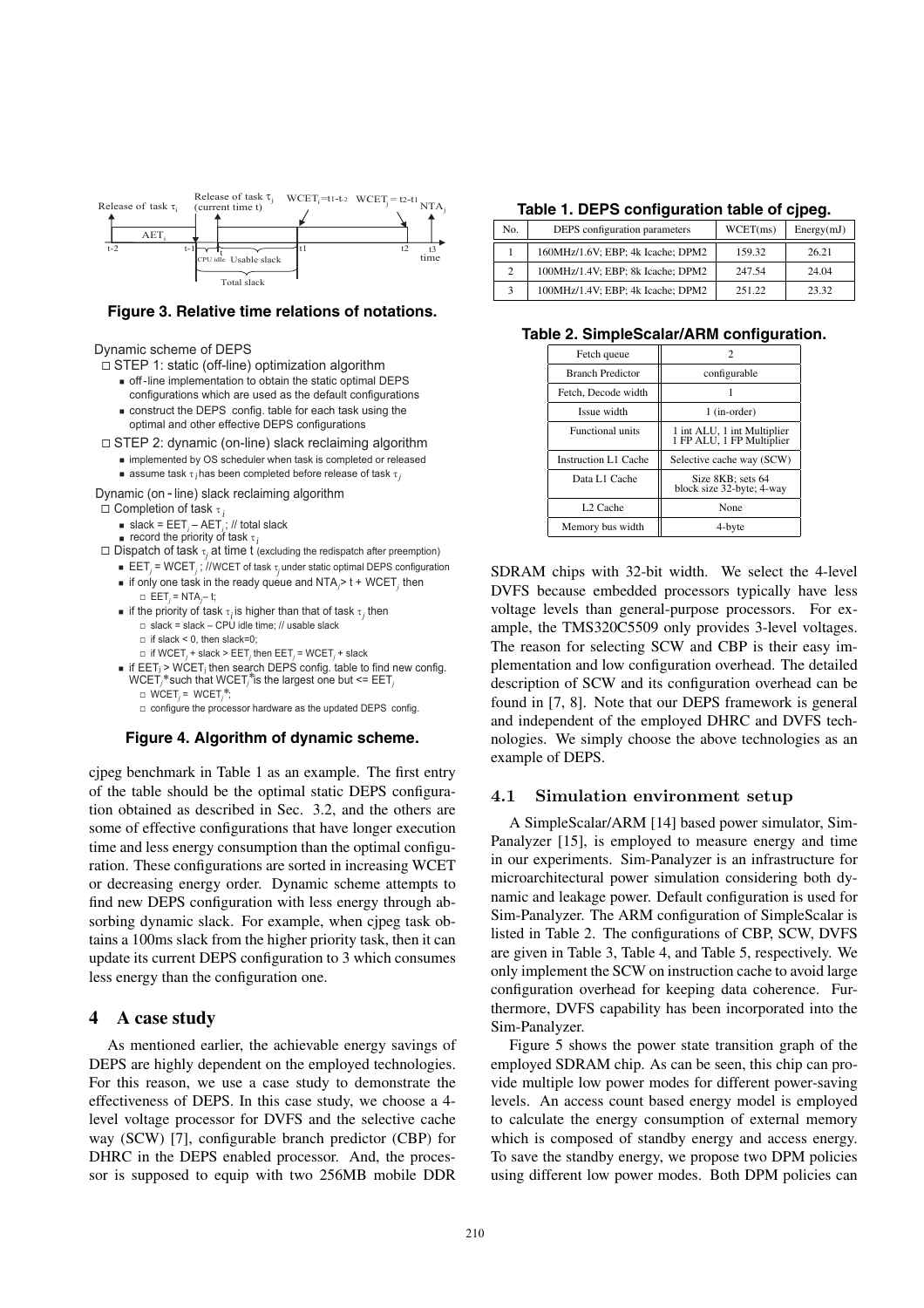| Table 3. Branch prediction configuration. |  |
|-------------------------------------------|--|
|-------------------------------------------|--|

| Enable Branch Prediction (EBP)  | Bimodal 2K entries; 3 cycle penalty |
|---------------------------------|-------------------------------------|
| Disable Branch Prediction (DBP) | Not-taken; 3 cycle penalty          |

**Table 4. SCW configurations for L1 Icache.**

| Parameters         | cfg.1 | cfg.2                       | cfg.3 |  |
|--------------------|-------|-----------------------------|-------|--|
| Cache size (KB)    |       |                             |       |  |
| Num. of sets       | 64    | 64                          | 64    |  |
| Block size         | 32    | 32                          | 32    |  |
| Associativity      |       | $\mathcal{D}_{\mathcal{A}}$ |       |  |
| Replacement policy | LRU   | LRU                         | LRU   |  |

be implemented by the SDRAM controller. Table 7 summarizes the energy model, DPM policies, as well as the associated parameters used in the simulation. This energy model including DPM capability has been integrated into the original Sim-Panalyzer to calculate the runtime energy consumption of external memory in cycle accuracy. For simplicity, the power consumption of processor and memory is assumed to be zero during idle state of OS. Some benchmark programs from MiBench [16], MediaBench [17] and Powerstone [18] are selected for the evaluation. A synthetic task set consisting of these benchmark programs is assumed to run on the ARM simulator using fixed-priority scheduling with specified periods as given in Table 6.

#### **4.2 Simulation results of static scheme**

According to the above Table 3, 4, and 7, there are 6 configurations for DHRC, 4 configurations for DVFS, and 3 policies for DPM. The DEPS framework can thus provide total 72 configurations in this case study. To observe all possible energy and time relations under different configurations, each benchmark is simulated 72 times using Sim-Panalyzer. Due to the space limitation, only partial simulation results are given in Table 8. Since DPM2 achieves consistently better results than DPM1, only the results of DPM0 and DPM2 are given in the table. As can be seen, different benchmarks present distinct hardware requirements. For example, V42 requires large size of instruction cache. Otherwise, small cache will lead to more energy due to remarkably increased cache misses and execution time. In contrast, small cache is better for g3fax, since small cache results in negligible performance degradation and significant energy reduction. The selected effective DEPS configurations for each benchmark as the proposed algorithm are denoted in boldface in the table. As can be seen in the Table 8, only 8 and 4 measurements are necessary for g3fax and v42, respectively, rather than the 72 measurements. In summary, total 36 instead of 360 measurements or variables are required for 5 tasks in the optimization computation of the case study. Execution time of LPSolve [20] in all experi-

| Table 5. DVFS parameters. |  |
|---------------------------|--|
|---------------------------|--|

| Processor frequency (MHz) | 280<br>220 |  | 160 | 100 |  |
|---------------------------|------------|--|-----|-----|--|
| Processor voltage (V)     | 2.0        |  |     |     |  |

| Task<br>Period |          | $WCET(ms)$ at | Total      |  |  |  |  |
|----------------|----------|---------------|------------|--|--|--|--|
| name           | (ms)     | 280MHz & EBP  | CPU uti.   |  |  |  |  |
| sha            | 200-800  | 63.0          |            |  |  |  |  |
| v42            | 200-800  | 35.7          |            |  |  |  |  |
| engine         | 100-200  | 8.8           | 26.2-95.8% |  |  |  |  |
| g3fax          | 100-400  | 14.6          |            |  |  |  |  |
| cipeg          | 400-1600 | 92.2          |            |  |  |  |  |

ments is less than 0.02 second on a computer equipped with a 1.6GHz Pentium processor and 1GB RAM.

Figure 6 shows the comparisons of DEPS and the existing methods at different CPU utilizations. Because the proposed DEPS is an inter-task based static method, we also select the inter-task based static DVFS [1, 3] and static DHRC for fair comparison. In addition, we assume that both methods are without using DPM for external memory; the static DVFS utilizes full hardware resource; and the static DHRC utilizes the highest processor performance. Because the energy consumption is dependent on the run time of application, we compare the average power of several methods over the hyperperiod to the maximal power consumption in this ARM-based simulator, i.e., 475.2 mW when running cjpeg at 280 MHz on 8k Icache with EBP. As can be seen from Fig.6, the DEPS can achieve average 62.7% power reduction, and average 13.6% and 13.7% improvement over the DVFS alone and the DHRC alone respectively. Also, the results indicate that the DEPS can achieve consistently better results than DHRC or DVFS alone for any CPU utilization. This is because the DEPS can provide more chances for energy performance tradeoff than any existing technology alone. To evaluate the effect of DPM, we perform additional experiment without using any DPM. Results show that DEPS without DPM achieves 10% less energy savings than DEPS with DPM2 at medial CPU utilization.

# **4.3 Simulation results of dynamic scheme**

To evaluate the efficiency of the dynamic scheme, we utilize the same synthetic task set as shown in Table 6. Unlike the static scheme, workload is supposed to vary from 20 to 100 percent of the WCET in the dynamic scheme. For the calculation of energy, we assume that the average power remains constant for each DEPS configuration whatever the actual execution time is. The results of static scheme are employed as the default configurations, and the dynamic DEPS configuration table is constructed as described in Sec. 3.5. We build an evaluation environment to simulate the ex-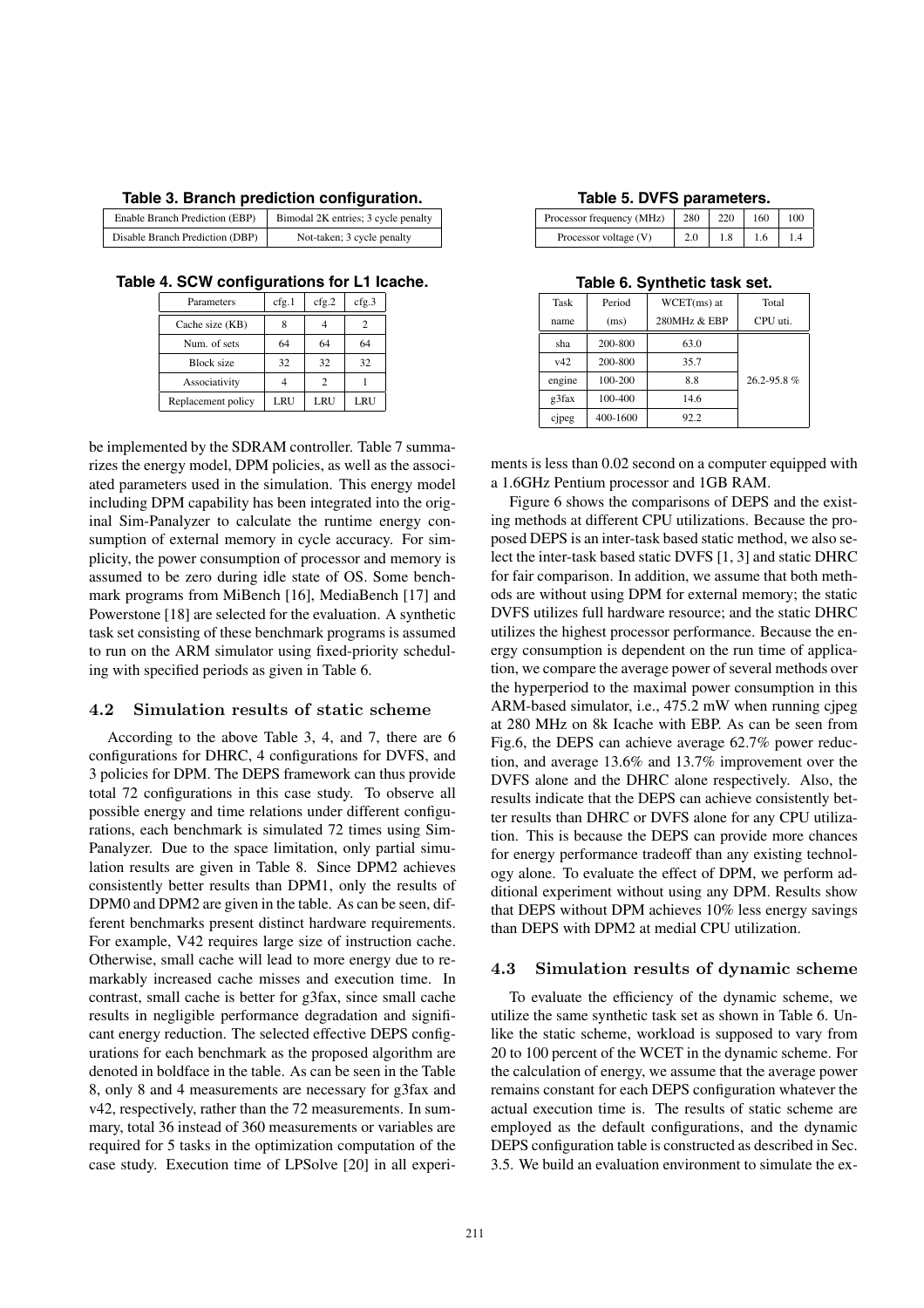| Name of   | DEPS configuration |            | 280MHz/2.0V |       | 220MHz/1.8V |       | 160MHz/1.6V |       | 100MHz/1.4V |       |
|-----------|--------------------|------------|-------------|-------|-------------|-------|-------------|-------|-------------|-------|
| benchmark |                    | parameters | T(ms)       | E(mJ) | T(ms)       | E(mJ) | T(ms)       | E(mJ) | T(ms)       | E(mJ) |
|           |                    | DBP+DPM0   | 20.04       | 6.60  | 25.49       | 5.94  | 35.02       | 5.64  | 56.01       | 6.17  |
|           | 4Κ                 | DBP+DPM2   | 20.06       | 5.44  | 25.51       | 4.47  | 35.04       | 3.61  | 56.03       | 2.92  |
|           | 2-way              | EBP+DPM0   | 14.61       | 6.10  | 18.59       | 5.38  | 25.52       | 4.95  | 40.82       | 5.16  |
|           | I cache            | EBP+DPM2   | 14.63       | 5.25  | 18.61       | 4.31  | 25.54       | 3.48  | 40.84       | 2.80  |
| g3fax     |                    | DBP+DPM0   | 20.05       | 6.17  | 25.51       | 5.60  | 35.03       | 5.37  | 56.03       | 5.96  |
|           | 2k                 | DBP+DPM2   | 20.07       | 5.01  | 25.53       | 4.12  | 35.05       | 3.33  | 56.04       | 2.71  |
|           | 1-way              | EBP+DPM0   | 14.62       | 5.78  | 18.60       | 5.13  | 25.54       | 4.75  | 40.84       | 5.01  |
|           | I cache            | EBP+DPM2   | 14.64       | 4.93  | 18.62       | 4.05  | 25.55       | 3.27  | 40.85       | 2.64  |
|           |                    | DBP+DPM0   | 43.22       | 17.11 | 54.62       | 15.41 | 73.31       | 14.30 | 116.44      | 15.12 |
|           | 8K                 | DBP+DPM2   | 43.53       | 14.98 | 54.89       | 12.94 | 73.66       | 10.61 | 116.73      | 9.42  |
|           | 4-way              | EBP+DPM0   | 35.71       | 16.69 | 45.06       | 14.86 | 60.17       | 13.52 | 95.42       | 13.87 |
|           | I cache            | EBP+DPM2   | 35.99       | 14.95 | 45.31       | 12.89 | 60.49       | 10.53 | 95.68       | 9.29  |
| V42       |                    | DBP+DPM0   | 51.14       | 20.56 | 63.81       | 19.18 | 81.88       | 17.90 | 128.19      | 19.13 |
|           | 4K                 | DBP+DPM2   | 52.10       | 18.06 | 64.63       | 16.26 | 82.99       | 13.82 | 129.09      | 12.89 |
|           | $2$ -way           | EBP+DPM0   | 42.45       | 19.80 | 52.89       | 18.20 | 67.47       | 16.67 | 105.44      | 17.35 |
|           | I cache            | EBP+DPM2   | 43.29       | 17.73 | 53.60       | 15.84 | 68.44       | 13.32 | 106.22      | 12.28 |

**Table 8. Partial simulation results of g3fax and V42.**

**Table 7. Energy model of external memory.**

| Energy model                                               |                                                                                               |  |  |  |  |  |
|------------------------------------------------------------|-----------------------------------------------------------------------------------------------|--|--|--|--|--|
| Standby energy                                             | exe. time $\times$ standby power                                                              |  |  |  |  |  |
| Access energy                                              | $access count \times energy per access$<br>(excluding standby power)                          |  |  |  |  |  |
| DPM policy for standby power reduction                     |                                                                                               |  |  |  |  |  |
| without using any DPM in standby state<br>DPM <sub>0</sub> |                                                                                               |  |  |  |  |  |
| DPM1                                                       | transition the memory into standby power<br>down mode immediately after each access operation |  |  |  |  |  |
| DPM <sub>2</sub>                                           | transition the memory into self refresh<br>mode when no access during specified time window   |  |  |  |  |  |
|                                                            | Parameters [22, 23]                                                                           |  |  |  |  |  |
| Active read energy                                         | burst read: 27.15 nJ /access                                                                  |  |  |  |  |  |
| Active write energy                                        | burst write: 20.17 nJ /access                                                                 |  |  |  |  |  |
| Standby power                                              | DPM0: 59.1mW; DPM1: 8.9mW; DPM2: 0.65mW                                                       |  |  |  |  |  |
| Time window size                                           | 1700 cycles                                                                                   |  |  |  |  |  |

ecution of tasks and the proposed dynamic scheme as described in Fig. 4. The simulation results are given in Fig. 7 where dynamic DVFS alone represents the same algorithm as the dynamic DEPS with disabled DHRC and DPM. As can be seen, the dynamic DEPS achieves the maximal 5.7% and 15.2% improvement over the static DEPS and the dynamic DVFS, respectively. The oracle that is assumed to know the precise execution time in advance shows the maximal 7% improvement over the dynamic DEPS. This method, however, is not realizable in practice. We also evaluate the dynamic DEPS without DPM, and results show that it can only achieve a slightly better result than dynamic DVFS alone. This result also suggests that the power reduction of the external memory in this framework is very important to exploit the potential of DEPS completely.



**Figure 5. Mobile DDR SDRAM power state transition graph [22, 23].**

# **5 Conclusion**

We proposed a generalized software framework DEPS: dynamic energy performance scaling, for system-wide energy reduction in hard real-time embedded systems. It integrates three existing energy performance tradeoff technologies, i.e., DHRC, DVFS, and DPM into the framework to achieve the maximal energy savings. Static and dynamic schemes of DEPS are proposed to cope with stable and fluctuant workload, respectively. In the case study, simulation results show that static DEPS achieves 13.6% and 13.7% improvement over DVFS alone and DHRC alone on average, and dynamic DEPS achieves the maximal 5.7% improvement over static DEPS. For future work, we plan to evaluate the DEPS framework on a multiple performance processor chip [28] that requires only about 1 us transition time for DVFS and SCW.